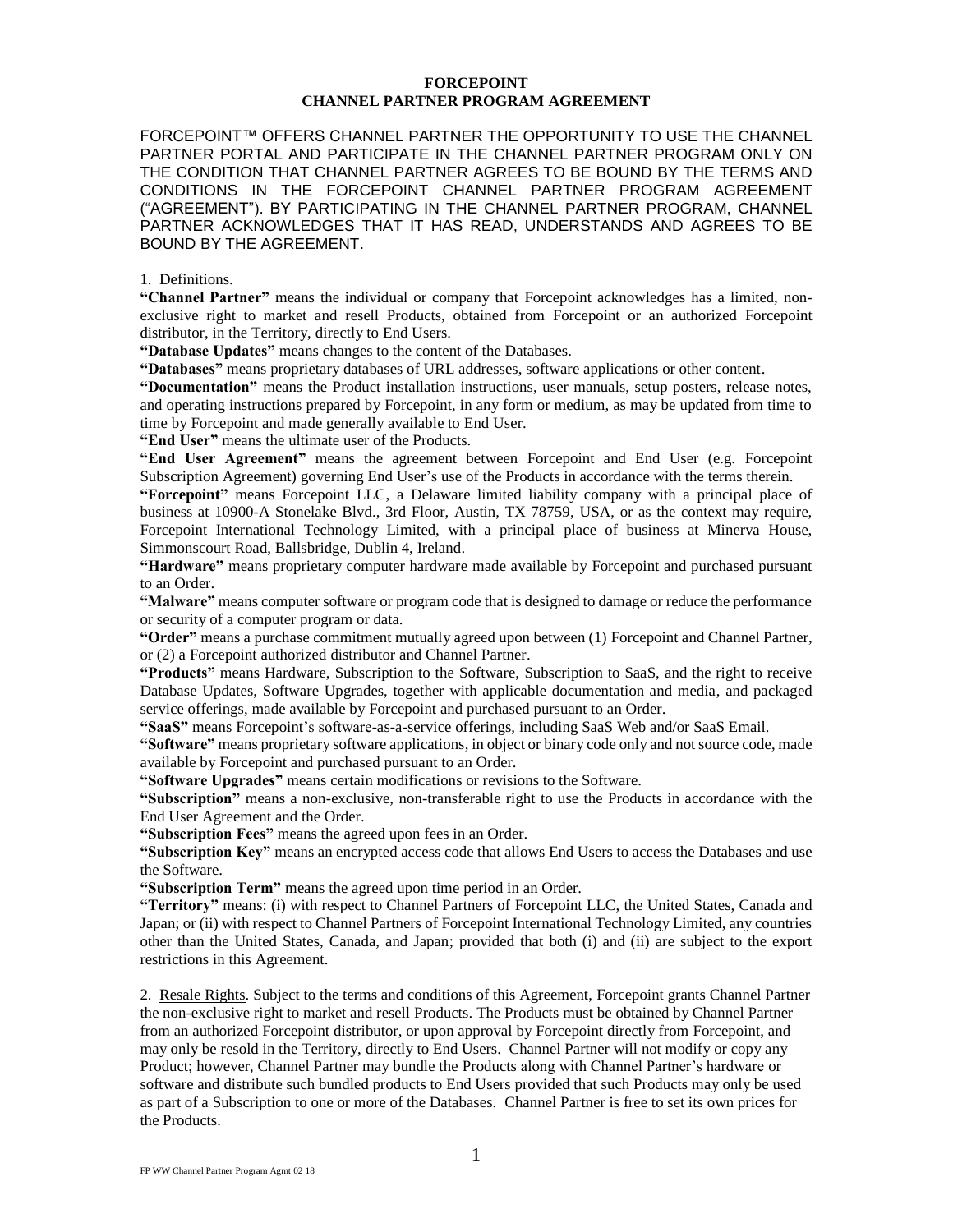3. Channel Partner Obligations. Channel Partner may not resell the Products to End Users who intend to filter, screen, manage or censor Internet content for consumers without permission from the affected consumers and Forcepoint's express prior written approval which may be withheld in Forcepoint's sole discretion. Channel Partners will not sublicense the Products, and End Users are subject to the terms of the then-current End User Agreement included with the Products. Channel Partner must comply with the thencurrent terms of the Forcepoint partner programs, at [Forcepoint Global Partner Program](http://www.websense.com/content/websense-global-partner-program.aspx?utm_source=Forcepoint.com&utm_medium=Main%20Nav%20Header) . Channel Partner's use of the Channel Partner Portal is subject to the then-current terms of use set forth at [Terms of](https://www.forcepoint.com/company/legal-information?utm_source=Websense&utm_medium=Redirect&utm_content=legal)  [Use](https://www.forcepoint.com/company/legal-information?utm_source=Websense&utm_medium=Redirect&utm_content=legal) and the then-current Privacy Policy set forth at [Privacy Policy.](https://www.forcepoint.com/privacy-policy)

4. Invoices, Payments, and Delivery. If Channel Partner obtains approval to obtain Products directly from Forcepoint, Channel Partner: (a) will provide Forcepoint with a purchase order with (i) the End User's full legal name, address, and contact information, (ii) the Product part number for the Product ordered and the licensed capacity (e.g. number of Seats, Users, Devices, or appliances), and (iii) the Product price per unit (e.g. Seat, User, Device, or appliance); (b) accepts title to the Hardware and acknowledges risk of loss of or damage to the Products passes to Channel Partner upon (i) delivery to a common carrier at Forcepoint's point of shipment of (A) the media containing the Software or (B) the Hardware, or (ii) Forcepoint electronically sending the Subscription Key for the Product to the Channel Partner or End User; and (c) will pay Forcepoint the fees for each Product and Subscription provided under this Agreement. All Product purchase orders placed with Forcepoint by Channel Partner are subject to acceptance in writing by Forcepoint, at Forcepoint's sole discretion. All amounts paid or payable, including the Subscription Fees, are nonrefundable. Channel Partner will make payment to Forcepoint net thirty (30) days from invoice date without right of off-set, and any outstanding balances owed by Channel Partner are subject to one and one half percent (1.5%) interest per month or the highest amount allowed by law, whichever is less. Invoices will be sent to Channel Partner at its current address on file with Forcepoint, or as otherwise directed by Channel Partner in writing. From time-to-time Forcepoint may obtain credit reports on Channel Partner to ascertain its credit worthiness. In the event Forcepoint determines, in its sole discretion, Channel Partner's credit is not worthy of the payment terms allowed for hereunder, Forcepoint may change those terms in order to meet its assessment of the relative risk.

5. Taxes. Unless otherwise required by law, Channel Partner shall pay all applicable country, state, municipal and other taxes including, without limitation, sales, use, value added, withholding and other taxes, and customs and import duties on Products, other than taxes based upon Forcepoint's net income. Should tax law in the Territory require the withholding or imposition of tax by Channel Partner on any of Channel Partner's payments to Forcepoint, then Channel Partner shall increase any affected Forcepoint invoice by an amount such that Forcepoint receives, net after withholding or other taxes imposed, one hundred percent (100%) of the original invoiced amount. For any withholding taxes that are deducted by the Channel Partner from its payments to Forcepoint and remitted to tax authorities in accordance with applicable law, Channel Partner will provide all such assistance as Forcepoint may require in order to eliminate or minimize such withholding taxes including providing any necessary information and assistance required by Forcepoint to enable a claim to be made under any relevant double taxation agreement for the reduction of such withholding taxes. Channel Partner will also provide documentary evidence acceptance to Forcepoint of any withholding tax amounts being paid to the relevant tax authority to include a receipt issued to Channel Partner by the relevant tax authority.

6. Keys. Upon receipt of an Order including agreed-upon payment terms, Forcepoint will issue a Subscription Key to the End User.

7. Limited Warranty. For the Subscription Term, Forcepoint warrants that the Products, as updated from time to time by Forcepoint and used in accordance with the Documentation and the End User Agreement by End User, will operate in substantial conformance with the Documentation under normal use. Forcepoint does not warrant that: (A) the Products will (i) be free of defects, (ii) satisfy End User's requirements, (iii) operate without interruption or error, (iv) always locate or block access to or transmission of all desired addresses, emails, Malware, applications and/or files, or (v) identify every transmission or file that should potentially be located or blocked; or (B) data contained in the Databases will be (i) appropriately categorized or (ii) that the algorithms used in the Products will be complete or accurate. Forcepoint's sole obligation and any Channel Partner's and/or End User's sole remedy is for Forcepoint to correct any significant deviation from the specifications in a manner determined by Forcepoint.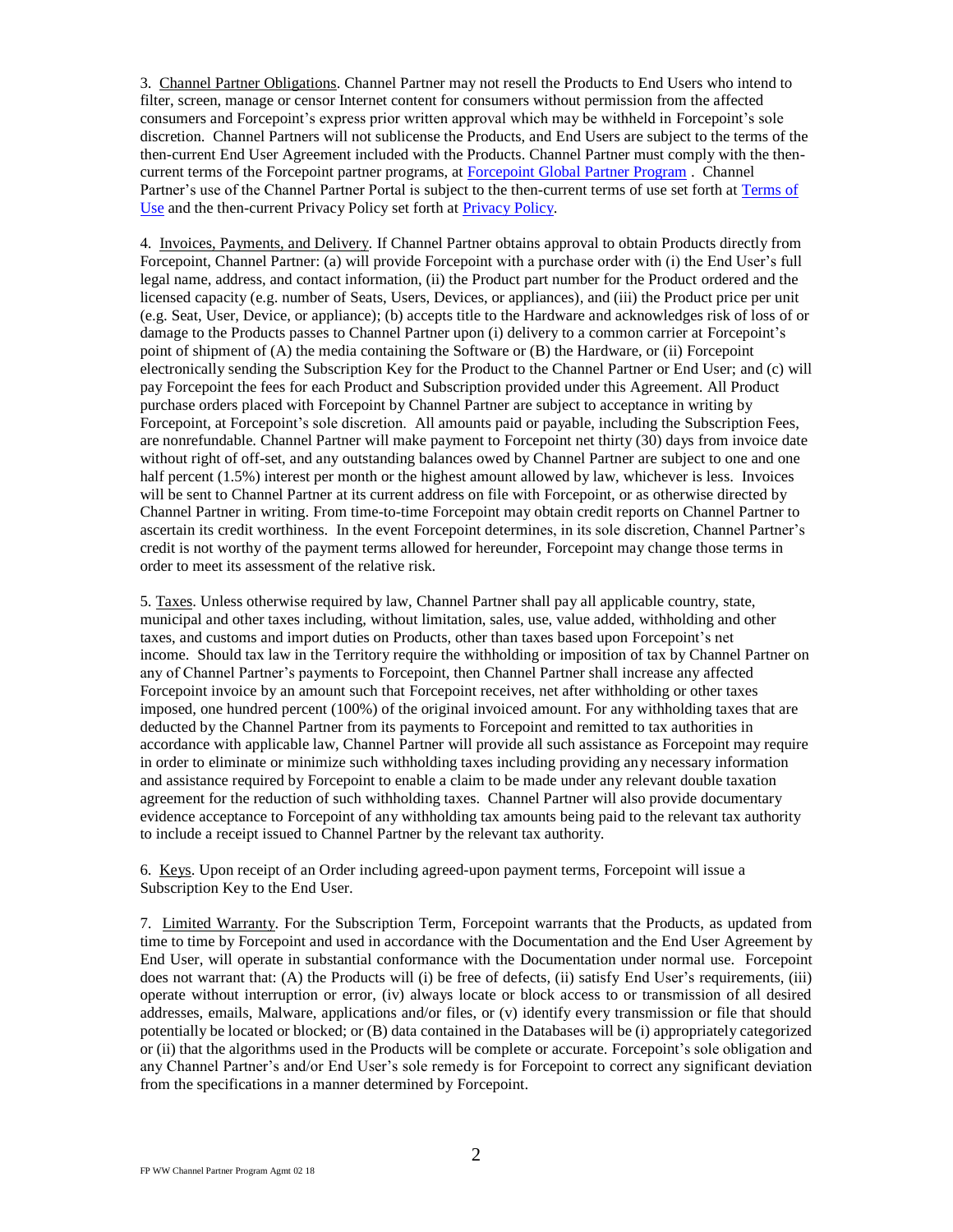AS BETWEEN FORCEPOINT AND CHANNEL PARTNER, THE PRODUCTS AND ANY MATERIALS PROVIDED PURSUANT TO THIS AGREEMENT ARE PROVIDED "AS IS," AND TO THE MAXIMUM EXTENT ALLOWED BY LAW, THERE ARE NO OTHER WARRANTIES, EXPRESS OR IMPLIED, INCLUDING BUT NOT LIMITED TO, THE IMPLIED WARRANTIES OF MERCHANTABILITY, NON-INFRINGEMENT, TITLE OR FITNESS FOR A PARTICULAR PURPOSE WITH RESPECT TO THE PRODUCTS OR MATERIALS.

Channel Partner may not make any additional representations or warranties with respect to the Products other than the limited warranties made by Forcepoint in this Agreement.

8. Limitation of Liability. NOTWITHSTANDING ANYTHING TO THE CONTRARY IN THIS AGREEMENT, FORCEPOINT, ITS AFFILIATES, ITS LICENSORS OR DISTRIBUTORS WILL NOT BE LIABLE FOR (I) LOST PROFITS; (II) LOSS OF BUSINESS; (III) LOSS OF GOODWILL, OPPORTUNITY, OR REVENUE; (IV) LOSS OF DATA; OR (V) ANY INDIRECT, CONSEQUENTIAL, SPECIAL, PUNITIVE OR INCIDENTAL DAMAGES ARISING OUT OF OR RELATED TO THIS AGREEMENT OR TERMINATION OF THIS AGREEMENT WHETHER FORESEEABLE OR UNFORESEEABLE INCLUDING, BUT NOT LIMITED TO CLAIMS FOR USE OF THE PRODUCTS, INTERRUPTION IN USE OR AVAILABILITY OF DATA, STOPPAGE OF OTHER WORK OR IMPAIRMENT OF OTHER ASSETS, PRIVACY, ACCESS TO OR USE OF ANY ADDRESSES, EXECUTABLES OR FILES THAT SHOULD HAVE BEEN LOCATED OR BLOCKED, NEGLIGENCE, BREACH OF CONTRACT, TORT OR OTHERWISE AND THIRD PARTY CLAIMS, EVEN IF ADVISED OF THE POSSIBILITY OF SUCH DAMAGES. IN NO EVENT WILL FORCEPOINT'S AGGREGATE LIABILITY ARISING OUT OF OR RELATED TO THIS AGREEMENT EXCEED THE TOTAL AMOUNT ACTUALLY RECEIVED BY FORCEPOINT FOR THE APPLICABLE PRODUCTS FOR THE AFFECTED END USER OVER THE ONE YEAR PERIOD PRIOR TO THE EVENT OUT OF WHICH THE CLAIM AROSE FOR THE PRODUCTS THAT DIRECTLY CAUSED THE LIABILITY.

9. Confidential Information. Each party (the "Disclosing Party") may disclose to the other (the "Receiving Party") certain confidential technical and business information which the Disclosing Party desires the Receiving Party to treat as confidential. "Confidential Information" means any information disclosed by either party to the other party, either directly or indirectly, in writing, orally, electronically or by inspection of tangible objects (including without limitation documents, prototypes, equipment, technical data, trade secrets and know-how, product plans, Products, services, suppliers, customer lists and customer information, prices and costs, markets, software, databases, developments, inventions, processes, formulas, technology, employee information, designs, drawings, engineering, hardware configuration information, marketing, licenses, finances, budgets and other business information), which is designated as "Confidential," "Proprietary" or some similar designation at or prior to the time of disclosure, or which should otherwise reasonably be considered confidential by the Receiving Party. Confidential Information may also include information disclosed to a Disclosing Party by third parties. Confidential Information shall not, however, include any information which the Receiving Party can document (i) was publicly known and made generally available prior to the time of disclosure by the Disclosing Party or an authorized third party; (ii) becomes publicly known and made generally available after disclosure through no action or inaction of the Receiving Party in violation of any obligation of confidentiality; (iii) is already in the possession of the Receiving Party at the time of disclosure; (iv) is lawfully obtained by the Receiving Party from a third party without a breach of such third party's obligations of confidentiality; or (v) is independently developed by the Receiving Party without use of or reference to the Disclosing Party's Confidential Information. The Receiving Party agrees it shall take the same measures, but no less than reasonable security measures, and use the same care, but no less than a reasonable degree of care, as it uses with its own confidential information to preserve and protect the secrecy of, and to avoid disclosure or unauthorized use, publication, or distribution of, the Disclosing Party's Confidential Information. The Receiving Party may use Confidential Information only for the purposes identified in this Agreement and shall disclose the Confidential Information only to its employees, agents or consultants who have a need to know the Confidential Information, have been advised of the confidentiality obligations related to the Confidential Information, and are under an obligation of confidentiality no less stringent than that contained herein. Any other use of Confidential Information is forbidden and a material breach of this Agreement.

10. Proprietary Rights. The Products and all related intellectual property rights are the exclusive property of Forcepoint or its licensors. All right, title and interest in and to the Products, any modifications,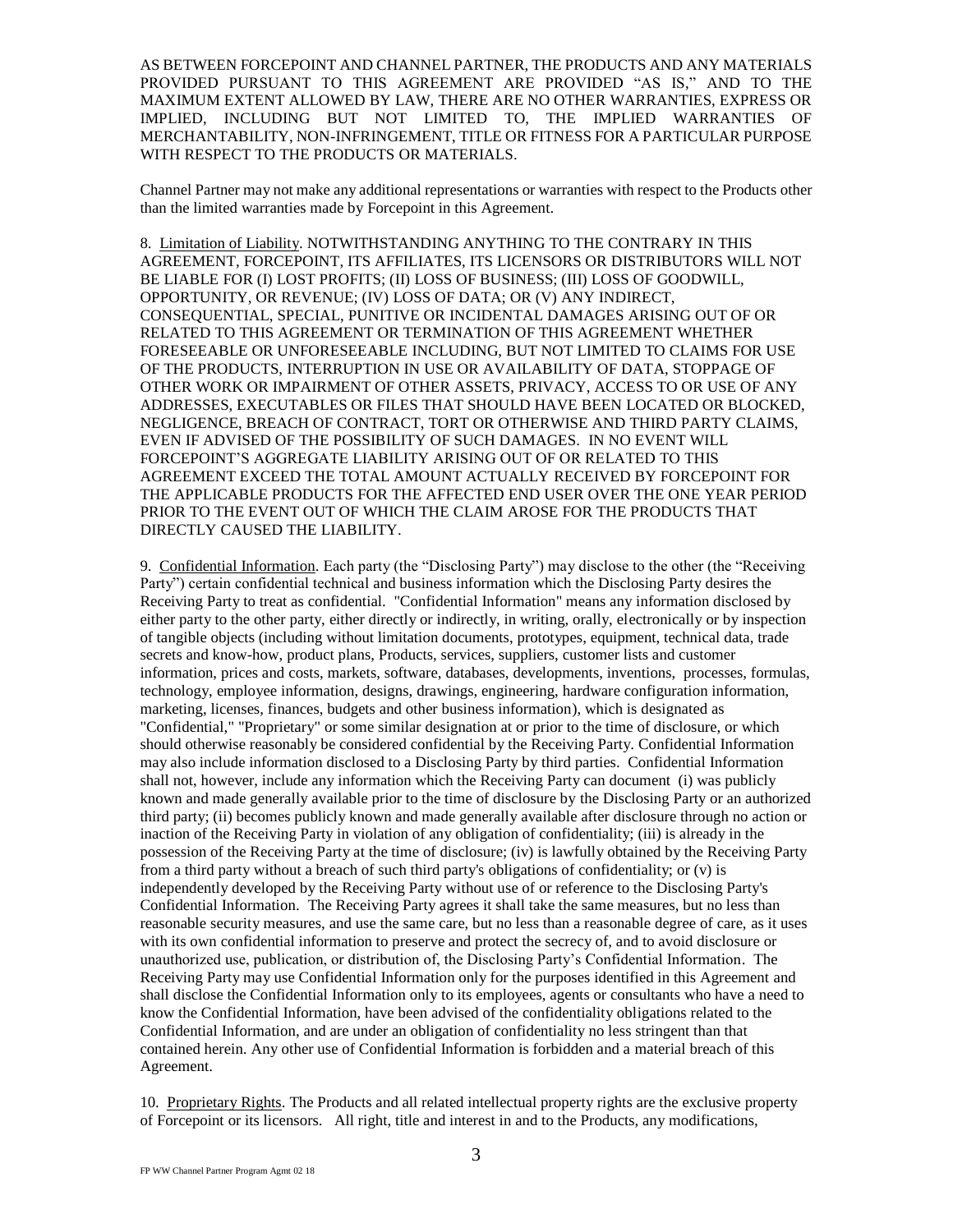translations, or derivatives thereof, even if unauthorized, and all applicable rights in patents, copyrights, trade secrets, trademarks and all intellectual property rights in the Products remain exclusively with Forcepoint or its licensors. The Products are valuable, proprietary, and unique, and Channel Partner agrees to be bound by and observe the proprietary nature of the Products. The Products contain material that is protected by patent, copyright and trade secret law, and by international treaty provisions. Channel Partner may not remove any proprietary notice of Forcepoint or any third party. The Products include software products licensed from third parties. Such third parties have no obligations or liability to Channel Partner under this Agreement but are third party beneficiaries of this Agreement. All rights not granted to Channel Partner in this Agreement are reserved to Forcepoint. No ownership of the Products passes to Channel Partner. Forcepoint may make changes to the Products at any time without notice. Except as otherwise expressly provided, Forcepoint grants no express or implied right under Forcepoint patents, copyrights, trademarks, or other intellectual property rights.

11. Right to Use Trademark and Trade Name. Any and all trademarks and trade names which Forcepoint uses in connection with the rights granted hereunder are and remain the exclusive property of Forcepoint. This Agreement gives the Channel Partner no right therein except a limited right to reproduce trademarks and trade names as necessary for the sole purpose of allowing Channel Partner to fully promote and market Forcepoint Products pursuant to the terms of this Agreement. Forcepoint's artwork may be requested and used by Channel Partner for the duration of this Agreement. Channel Partner will abide by the logo and usage guidelines as outlined on the artwork portion of the Forcepoint web site [\(Copyrights](https://www.forcepoint.com/copyrights-and-trademarks) and [Trademarks\)](https://www.forcepoint.com/copyrights-and-trademarks).

12. Term and Termination. This Agreement may be terminated for convenience by either party upon thirty (30) days written notice to the other party. This Agreement may be terminated immediately by written notice from Forcepoint in the case of (1) any material breach by Channel Partner, including Channel Partner's breach of Section 14, 15, 16, or 17 of this Agreement, or (2) Channel Partner being declared insolvent or bankrupt. Channel Partner shall remain obligated to pay the fees for all Products shipped or provisioned to Channel Partner or End User. All sums due to Forcepoint shall become immediately due and payable on the date of termination. Upon termination of this Agreement, Channel Partner shall promptly return all Forcepoint proprietary and Confidential Information including, but not limited to, the Products (and any demonstration or evaluation units) and any copies thereof, and shall permanently erase any machine-resident portions of the Products.

The obligations under Sections 3, 4, 5, 7-10, 12-18 shall survive termination of this Agreement.

13. Indemnification. Channel Partner agrees to defend, indemnify and hold Forcepoint harmless from and against any and all damages, liabilities, costs and expenses (including but not limited to attorneys' fees) arising out of, related to or incurred by Forcepoint in connection with or as a result of any claim or proceeding made or brought against Forcepoint with respect to any allegation that (i) any product(s) other than the Products infringes upon any intellectual property right, (ii) any product(s) other than the Products fails to perform, (iii) the combination of the Products with any other products infringes upon any intellectual property right; (iv) relates to Channel Partner's sales and marketing efforts and activities, or (v) there is any material breach or default by Channel Partner in the performance of its obligations under agreements with Forcepoint, its distributors or End Users.

14. Trade Sanctions and Export Control Laws and Regulations. Channel Partner will comply with all trade sanctions and export control laws and regulations that apply to this Agreement, the parties, and/or the transactions performed thereunder, including, but not limited to, where applicable: U.S. export controls administered and enforced by the U.S. Commerce Department's Bureau of Industry and Security; U.S. export controls administered and enforced by the U.S. State Department's Directorate of Defense Trade Controls; U.S. trade sanctions administered and enforced by the U.S. Treasury Department's Office of Foreign Assets Control; European Union trade sanctions and export laws (including without limitation Council Regulation (EC) No. 428/2009 (as amended)); United Nations resolutions/European Union regulations imposing restrictive measures/trade sanctions/embargoes or other restrictions on exporting goods and services; and the export/import regulations of other countries.

Channel Partner represents and warrants that it is not located, organized, or ordinarily resident in or acting on behalf of a country or territory that is the subject or the target of comprehensive U.S. sanctions (each a "Sanctioned Territory") (currently Cuba, Iran, Sudan, Syria, and Crimea, but subject to change at any time). Channel Partner also represents and warrants that it will not sell the Products to any End Users or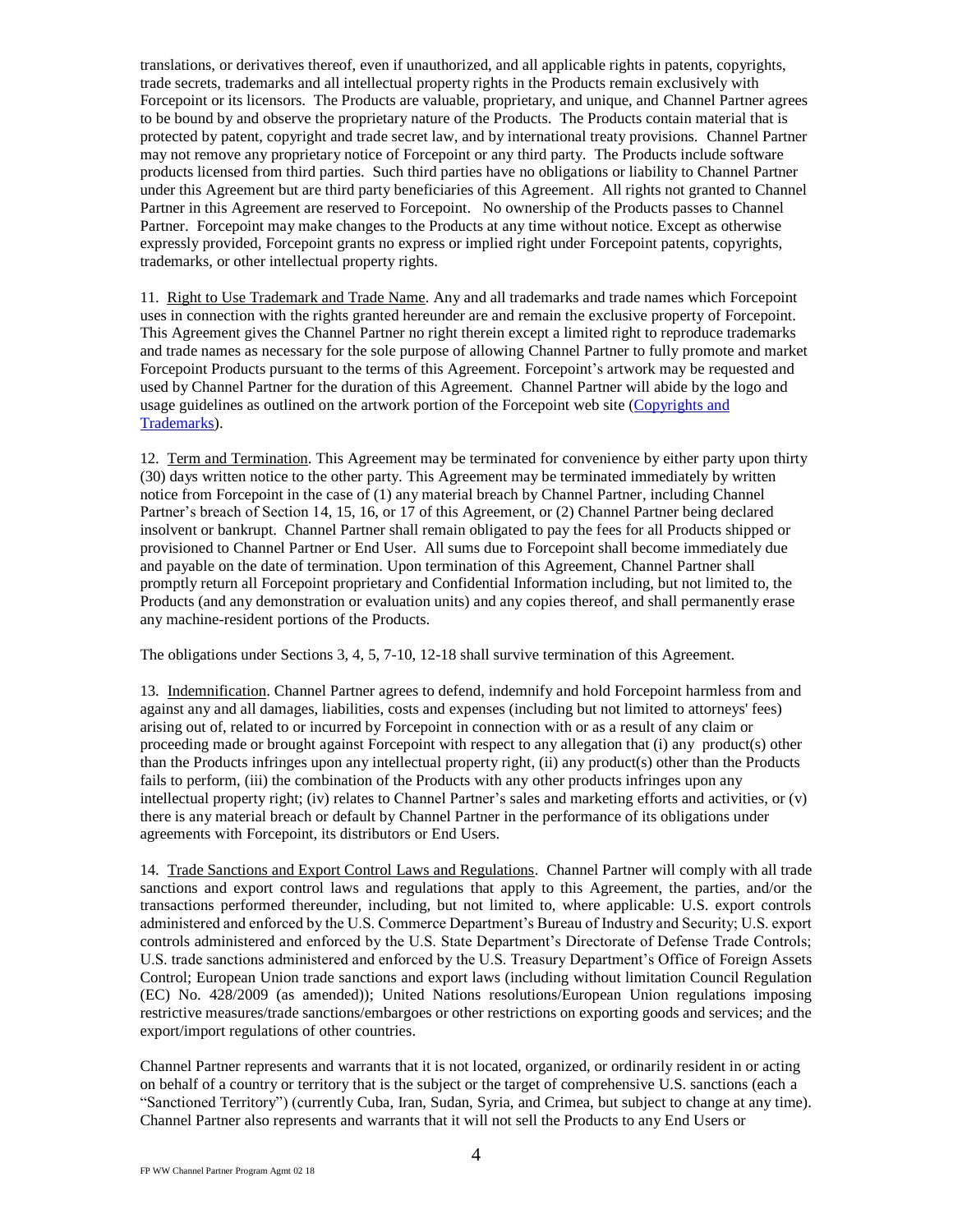customers in a Sanctioned Territory; that it is not a party designated under or owned or controlled by a person or party designated under U.S. or E.U. trade sanctions or export controls, including the U.S. Department of Commerce Denied Persons List, Entities List or Unverified List; the U.S. Department of State Debarred List; or any of the lists administered by the U.S. Department of Treasury, including lists of Specially Designated Nationals, Specially Designated Terrorists or Specially Designated Narcotics Traffickers or listed in any restrictive measures (sanctions) lists administered by the EU including without limitation regulations based on Article 215 TFEU and decisions adopted in the framework of the Common Foreign and Security Policy) (collectively, "Restricted Party"); that it will not sell the Products to any Restricted Party; and that it will not use the software or technology for any end uses prohibited under applicable export controls.

To the extent Channel Partner engages in any activity pursuant to this Agreement that causes Forcepoint to violate applicable trade sanctions or export control laws or regulations or causes Forcepoint to engage in dealings or transactions with or that benefit Restricted Parties, Forcepoint has the option to terminate this Agreement pursuant to Section 12 above, and neither party to the Agreement will be required to continue performance thereunder if this option is invoked. Forcepoint shall not be liable for any damages claimed by Channel Partner if the Agreement is terminated on this basis.

15. Government Restricted Rights. Channel Partner is responsible, at its own expense, for any local government permits, licenses or approvals required to resell Products.

Channel Partner also agrees not to sell or use, or to allow any customer or partner of Channel Partner to sell or use, Products to filter, screen, manage or censor Internet content for consumers without (a) permission from the affected consumers and (b) Forcepoint's express prior written approval, which may be withheld in Forcepoint's sole and absolute discretion.

16. Compliance with Anticorruption Laws. In connection with this Agreement and all Channel Partner activities related to the Products and the Channel Partner Program, Channel Partner will comply with the U.S. Foreign Corrupt Practices Act, the U.K. Bribery Act, and all other anti-bribery laws and regulations applicable to Channel Partner or Forcepoint as well as all codes, policies, and procedures Forcepoint may make available from time to time (individually and collectively, the "Anticorruption Standards").

Channel Partner represents, warrants, and covenants that (a) Channel Partner, its affiliates, owners, officers, directors, employees, and representatives did not, and will not, (i) offer, promise, authorize, or provide anything of value, directly or indirectly, to, or (ii) request, agree to receive, or accept anything of value from, any Government Official, political party, party official, candidate for political office, or any other person, or engage in other conduct, that may have caused or may cause Channel Partner or Forcepoint to violate Anticorruption Standards; (b) all information and documentation provided to Forcepoint by or on behalf of Channel Partner are and will be complete and accurate; and (c) Channel Partner will require substantially similar commitments to compliance with Anticorruption Standards in contracts with its suppliers, vendors, End Users, customers or other parties in relation to the Products. Channel Partner acknowledges that, for purposes of this Agreement, a "Government Official" is (i) any officer or employee of any government or any department, agency, or instrumentality of a government, (ii) an officer or employee of a public international organization such as the United Nations or the World Bank, (iii) an individual acting in an official capacity for or on behalf of a government agency, department, instrumentality or of a public international organization, (iv) any officer or employee of a company owned or controlled by any government, or (v) a member of a royal family who may lack formal authority but who may otherwise be influential, including by owning or managing state-owned or controlled companies. Channel Partner represents that, except as previously disclosed in writing by Channel Partner to Forcepoint, none of Channel Partner's owners, directors, officers, partners, employees, or close family members thereof, i.e., spouses, children, parents and siblings, is presently (or has been within the last year) a Government Official, representative or employee of any political party, holder of public office, or a candidate for public office. Channel Partner covenants that it will inform Forcepoint promptly in writing if any such person assumes such a position while at the same time remaining one of Channel Partner's owners, directors, officers, partners, or employees. Upon Forcepoint's written request, Channel Partner shall promptly provide written certifications of its compliance with, and the continuing accuracy of, the statements made in, this Section 16.

17. Accounting. Channel Partner shall keep and maintain its books, records and accounts in reasonable detail to accurately reflect Channel Partner activities and transactions in relation to this Agreement or the